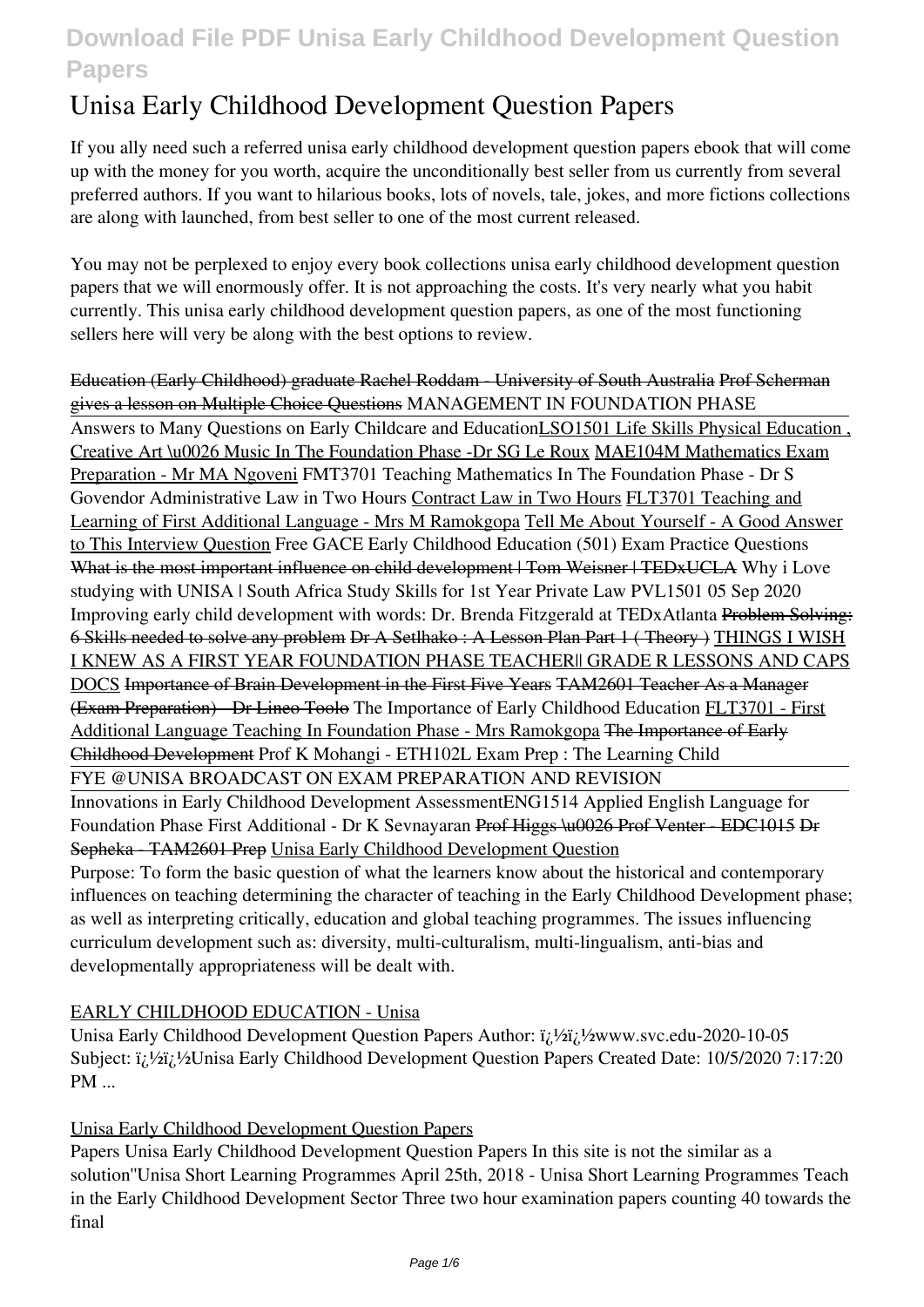## Unisa Early Childhood Development Question Papers

unisa early childhood development question papers is available in our book collection an online access to it is set as public so you can download it instantly. Our book servers hosts in multiple locations, allowing you to get the most less latency time to download any of our books like this one.

#### Unisa Early Childhood Development Question Papers ...

Download Free Unisa Early Childhood Development Question Papers inspiring the brain to think greater than before and faster can be undergone by some ways. Experiencing, listening to the extra experience, adventuring, studying, training, and more practical deeds may urge on you to improve. But here, if you do not have

#### Unisa Early Childhood Development Question Papers

Purpose: To form the basic question of what the learners know about the historical and contemporary influences on teaching determining the character of teaching in the Early Childhood Development phase; as well as interpreting critically, education and global teaching programmes. The issues influencing curriculum development such as: diversity, multi-culturalism, multi-lingualism, anti-bias ...

#### Education and Teaching of the Young Child in the Early ...

UNISA Early childhood Education Course Module 2020 Children<sup>®</sup>s Literature <sup>[]</sup> PRS2026 Under Graduate Degree Semester module NQF level: 6 Credits: 12 Module presented in English,Afrikaans Corequisite: PRS101Y, PRS1023, PRS1034, PRS1045 Purpose: To gain insight into language activities; literature for young children; criteria for selecting literature for young children; presenting stories to ...

#### UNISA Early childhood Education Course Module 2020 ...

UNISA Practitioners in Early Childhood Development Aim of the programme : \*\* The purpose of this certificate programme is to train educators in Early Childhood Development, keeping National Curriculum Statement in mind, in order to equip them to be educators who are able to \*\* Teach in the Early Childhood Development Sector

## unisa.ac.za Programme For Practitioners in Early Childhood ...

The Department of Early Childhood Education<sup>®</sup>s mission is to: Provide and support students with Open Distance e-Learning (ODeL) education programmes that will develop them into critically reflective early childhood education professionals who are equipped with knowledge, skills and professional dispositions to effect quality practice for all children, from birth to nine years, in diverse ...

#### Department of Early Childhood Education - Unisa

Students in the Bachelor of Early Childhood Education (Honours) will undertake 20 days professional experience placement in a child care setting and 30 days in an a preschool setting in order to meet industry requirements as part of the minimum required 105 days. 2. Students are required to take the four Professional Experience courses in sequence.

## Bachelor of Early Childhood Education ... - Study at UniSA

UNISA Bachelor of Education (Early Childhood Development: Foundation Phase) Course Qualification code: 02593 NQF level: 7 Total credits: 480 SAQA ID: 20161 APS/AS: 20 Maximum time to complete this qualification: 10 years Admission and re-admission requirements Qualification admission requirements Your admission to Unisa is dependent on you meeting the specific admission requirements for your ...

#### UNISA Bachelor of Education (Early Childhood Development ...

Unisa will inform you of the outcome of your application. If successful, Unisa will indicate for which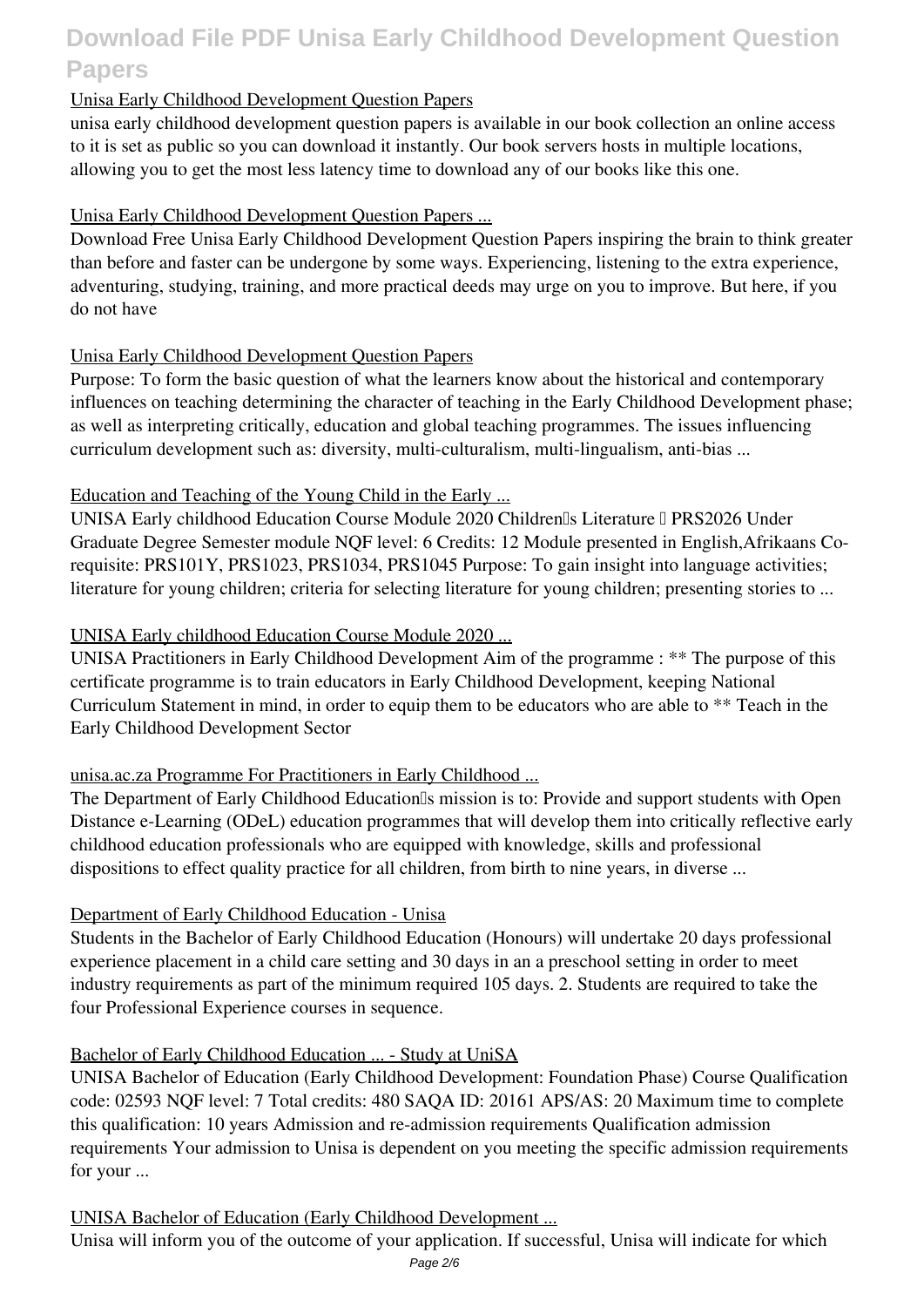qualification you have been accepted and will offer you a space for the period for which you have applied (ie either semester 1 or semester 2). You must accept or decline Unisalls offer within the prescribed period of time.

### UNISA Bachelor of Education (Early Childhood Development ...

UNISA Diploma Courses in Education. University of South Africa Diploma Courses in Education. Postgraduate Certificate in Education (Foundation Phase and Early Childhood Development) Foundation Phase (02631 I FDP) Postgraduate Certificate in Education (Intermediate and Senior Phase) New Curriculum  $(02623 \mathbb{I} \text{ NEW})$  ...

## UNISA Diploma Courses in Education I Unisa Online Guide

Complete the International Baccalaureate Diploma with a minimum score of 24 points. Applicants who have not achieved the Selection Rank required for automatic selection may be selected for any remaining places based on the grades of their year 12 subjects. Recent secondary education ATAR profile. OR.

## Bachelor of Early Childhood Education ... - Study at UniSA

Free My Unisa Child Development Previous Question Paper Unisa Study Notes If your child is not meeting the milestones for his or her age, or if you think there could be a problem with your Page 8/30. Download Ebook Unisa Early Childhood Development Past Exam Papers child's development, talk with your child<sup>Is</sup>

## My Unisa Child Development Previous Question Paper

bridge theory of child development with practice in early childhood education; assist in the development knowledge and understanding of early childhood and barriers to this process. empower practitioners to support early care and learning for the vulnerable group of birth to five.

## UNISA Short Course in Early Learning Support (Birth to ...

Population: Early Childhood educators Intervention: pedagogy Outcome: building teacher capacity. Roth AV, Månsson A (2011). Individual development plans from a critical didactic perspective: Focusing on Montessori- and Reggio Emilia-profiled preschools in Sweden. Journal of Early Childhood Research. 1476718X10389148. link to the article (pdf ...

## Department of Education and Childhood Development ... - UniSA

Education support for children and young people with chronic mental and physical health issues: A Rapid Review. Prepared for Department of Education and Early Childhood Development, Victoria This review focuses on leducational support for children and young people with chronic mental and physical health issues,<sup>[]</sup> as specific by the Department of Education and Early Childhood Development ...

## Paediatric Care and Child Development - UniSA

File Type PDF Unisa Early Childhood Development Past Exam Papers Unisa Early Childhood Development Past Exam Papers When people should go to the book stores, search start by shop, shelf by shelf, it is really problematic. This is why we allow the ebook compilations in this website.

The book provides descriptions of experiences from research and educational sustainability projects and the role HEIs can play together with contributions presenting a variety of initiatives showing how SDGs are being implemented. The book promotes the theoretical and practical understanding on this thematic and disseminates knowledge and international research and cooperation. Contributions cover the role of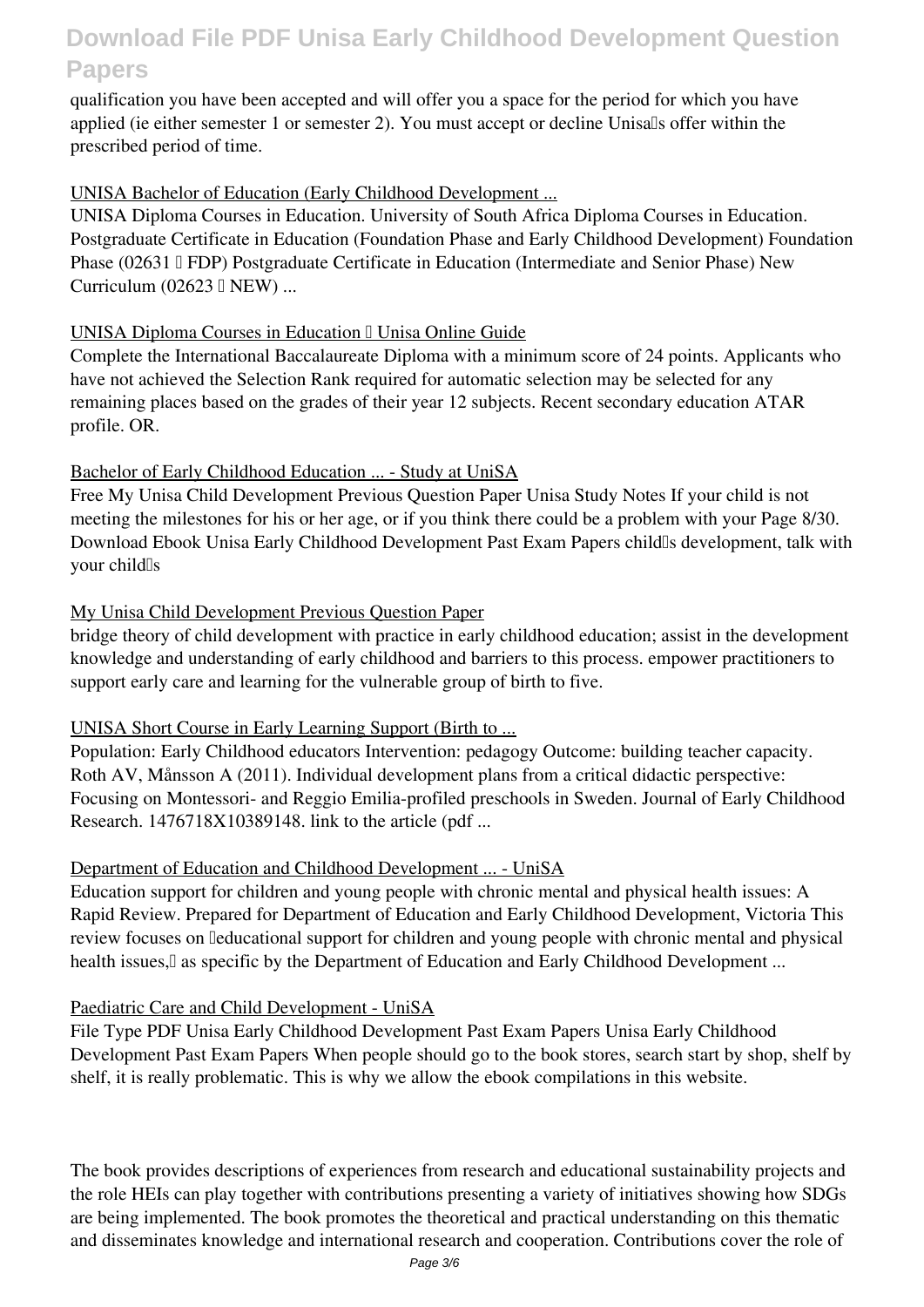SDGs in advancing implementation of sustainable development, sustainability in higher education, the role of universities in sustainable development, new paths towards sustainable development and elearning contributions. Features Focuses on theoretical and practical understanding on Sustainability, Higher Education and SDGs to disseminate knowledge and promote research and cooperation Includes lessons learned from sustainability research and educational challenges presenting case studies, technological developments, outputs of research and studies, best practices and examples of successful projects Discusses relevant and international perspectives on sustainability, higher education and SGDs Presents local and international contributions on a variety of initiatives showing how SDGs are being implemented

Distance education is arguably one of the major developments in education during the 20th Century. This title explores the array of distance education theories and practices as they have been shaped by the late-20th Century and then positions these in terms of the contemporary circumstances of the 21st Century.

These proceedings represent the work of researchers participating in the 10th International Conference on e-Learning (ICEL 2015) which is being hosted this year by the College of the Bahamas, Nassau on the 25-26 June 2015. ICEL is a recognised event on the International research conferences calendar and provides a valuable platform for individuals to present their research findings, display their work in progress and discuss conceptual advances in the area of e-Learning. It provides an important opportunity for researchers and managers to come together with peers to share their experiences of using the varied and expanding range of e-Learning available to them. With an initial submission of 91 abstracts, after the double blind, peer review process there are 41 academic Research papers and 2 PhD papers Research papers published in these Conference Proceedings. These papers come from some many different countries including: Australia, Belgium, Brazil, Canada, China, Germany, Greece, Hong Kong, Malaysia, Portugal, Republic of Macedonia, Romania, Slovakia, South Africa, Sweden, United Arab Emirates, UK and the USA. A selection of the best papers  $\mathbb I$  those agreed by a panel of reviewers and the editor will be published in a conference edition of EJEL (the Electronic Journal of e-Learning www.ejel.com). These will be chosen for their quality of writing and relevance to the Journalls objective of publishing papers that offer new insights or practical help into the application e-Learning.

The relationship between research, on the one hand, and policy/practice on the other hand, is complicated and collaboration between scholars in research on higher education (RHE) and institutional research (IR) practitioners is often lacking. This book marks a collaborative effort of a diverse range of South African RHE and IR scholars and asks the overarching questions: What do we know about the utilisation of South African research on higher education (SARHE) and its subset of research known as Institutional Research? How and by whom is this research used? The book begins by looking at the historical underpinnings of SARHE and delineating the shape and size of this body of research. This is followed by a series of case studies on South African Higher Education institutions and governmental bodies, investigating how, when and by whom are research on higher education and institutional research used in the decision-making of these organisations. This book is the first of its kind in South Africa and sets out to lay the groundwork for further research into the use, uptake and utilisation of RHE and IR in this country.

This volume brings together both theoretical and case study based contributions to the implementation of the Sustainable Development Goals (SDGs) in Institutions of Higher Education (IHE), presenting an impactful combination of authors from both developing and developed countries. While most current publications addressing the SDGs and education focus on sustainable development in general and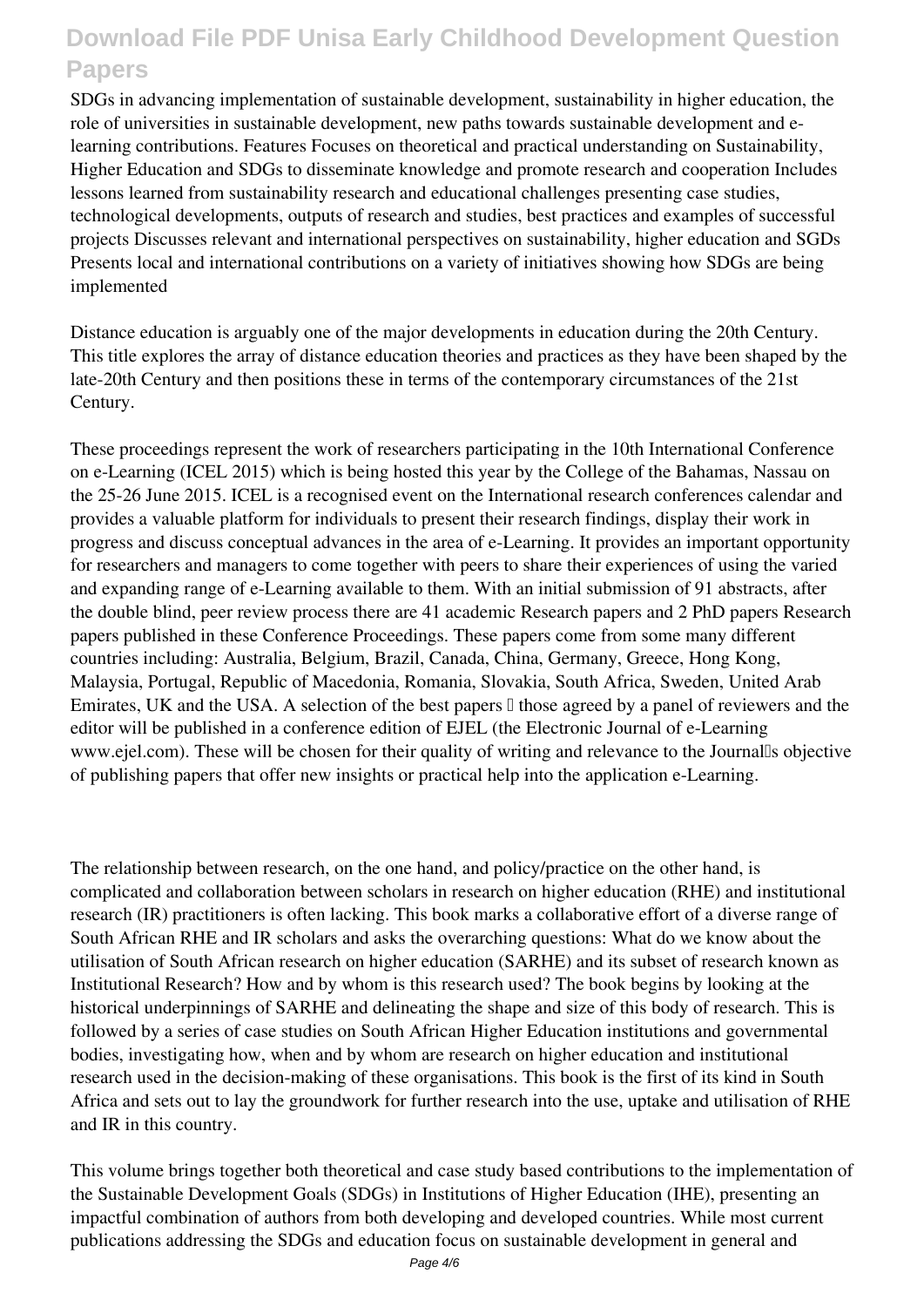specific topics such as climate change or energy, this book attempts to accelerate the localisation of the SDGs by presenting opportunities and innovations offered in various universities and campuses regarding SDGs localisation. The book seeks to provide an important contribution to the global dialogue on IHE and the SDGs, and will be of interest to academics and researchers engaged in the SDGs and education, as well as government agencies and other interested stakeholders. The book focuses on curriculum and learning matters, research and development as well as community engagement. Case studies detail the integration of SDGs in academic and professional development, new approaches to implementing sustainability science instruction, improvements in teaching practices to enhance teacher competence, and responsible management education. Additional focus is placed on the alignment of the SDGs in higher education with the other goals, emphasizing technological innovation for improved human health and environmental management, and climate change policies and action plans. Interdisciplinary solutions for pressing environmental problems are also provided, making sure that no one is left behind in realising these global development goals.

An in-depth look at the changing sociolinguistic dynamics that have influenced South African society. To date, there has been no published textbook which takes into account changing sociolinguistic dynamics that have influenced South African society. Multilingualism and Intercultural Communication breaks new ground in this arena. The scope of this book ranges from macro-sociolinguistic questions pertaining to language policies and their implementation (or non-implementation) to microsociolinguistic observations of actual language-use in verbal interaction, mainly in multilingual contexts of Higher Education (HE). There is a gradual move for the study of language and culture to be taught in the context of (professional) disciplines in which they would be used, for example, Journalism and African languages, Education and African languages, etc. The book caters for this growing market. Because of its multilingual nature, it caters to English and Afrikaans language speakers, as well as the Sotho and Nguni language groups the largest languages in South Africa [and also increasingly used in the context of South African Higher Education]. It brings together various inter-linked disciplines such as Sociolinguistics and Applied Language Studies, Media Studies and Journalism, History and Education, Social and Natural Sciences, Law, Human Language Technology, Music, Intercultural Communication and Literary Studies. The unique cross-cutting disciplinary features of the book will make it a must-have for twenty-first century South African students and scholars and those interested in applied language issues.

The book contains a unique and refreshingly new perspective on education, training and development (ETD) practices in the 21st century workplace context. It moves away from merely revamping known and traditional principles of ETD to providing the reader and student with practical tools and new perspectives on the changing and broadening role of the ETD practitioner in the workplace. It contains new and transformative models, practical applications and guidelines for students and readers on the South African outcomes-based approach to ETD, the profession and practice of ETD, including quality assurance aspects.

This title presents the management of Early Childhood Development (ECD) centres for children from birth to nine years old.

The Handbook of Theological Education in World Christianity is the first attempt to map and analyze developments in theological education on a global scale. This volume, with contributions from 98 leaders in theological education from around the world, provides a comprehensive introduction to the major themes and contexts in the international discourse on theological education, surveys of the issues and challenges faced in different regions, and introductory essays on the developments in the major denominational families in World Christianity. The editors are Dietrich Werner, World Council of Churches, Geneva; David Esterline, McCormick Theological Seminary, Chicago; Namsoon Kang, Brite